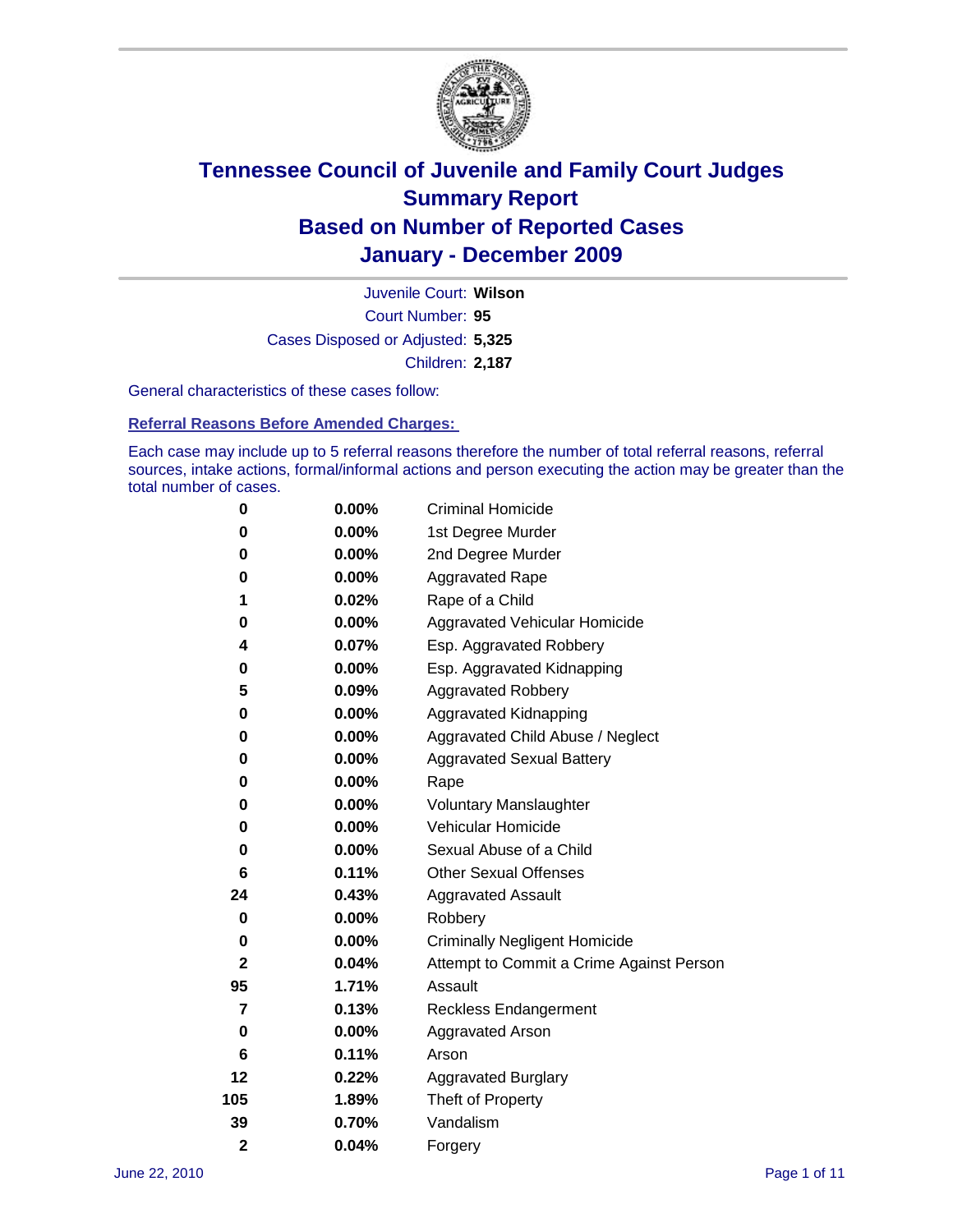

Court Number: **95** Juvenile Court: **Wilson** Cases Disposed or Adjusted: **5,325** Children: **2,187**

#### **Referral Reasons Before Amended Charges:**

Each case may include up to 5 referral reasons therefore the number of total referral reasons, referral sources, intake actions, formal/informal actions and person executing the action may be greater than the total number of cases.

| $\pmb{0}$        | 0.00%    | <b>Worthless Checks</b>                                     |
|------------------|----------|-------------------------------------------------------------|
| 6                | 0.11%    | Illegal Possession / Fraudulent Use of Credit / Debit Cards |
| 21               | 0.38%    | <b>Burglary</b>                                             |
| $\mathbf{2}$     | 0.04%    | Unauthorized Use of a Vehicle                               |
| 0                | $0.00\%$ | <b>Cruelty to Animals</b>                                   |
| $\bf{0}$         | $0.00\%$ | Sale of Controlled Substances                               |
| 36               | 0.65%    | <b>Other Drug Offenses</b>                                  |
| 87               | 1.56%    | Possession of Controlled Substances                         |
| $\mathbf{2}$     | 0.04%    | <b>Criminal Attempt</b>                                     |
| 15               | 0.27%    | Carrying Weapons on School Property                         |
| 5                | 0.09%    | Unlawful Carrying / Possession of a Weapon                  |
| 10               | 0.18%    | <b>Evading Arrest</b>                                       |
| $\boldsymbol{2}$ | 0.04%    | Escape                                                      |
| 5                | 0.09%    | Driving Under Influence (DUI)                               |
| 46               | 0.83%    | Possession / Consumption of Alcohol                         |
| 8                | 0.14%    | Resisting Stop, Frisk, Halt, Arrest or Search               |
| $\mathbf{2}$     | 0.04%    | <b>Aggravated Criminal Trespass</b>                         |
| 4                | 0.07%    | Harassment                                                  |
| 4                | 0.07%    | Failure to Appear                                           |
| $\mathbf 2$      | 0.04%    | Filing a False Police Report                                |
| 4                | 0.07%    | Criminal Impersonation                                      |
| 78               | 1.40%    | <b>Disorderly Conduct</b>                                   |
| 10               | 0.18%    | <b>Criminal Trespass</b>                                    |
| 14               | 0.25%    | <b>Public Intoxication</b>                                  |
| 0                | 0.00%    | Gambling                                                    |
| 54               | 0.97%    | <b>Traffic</b>                                              |
| 0                | $0.00\%$ | <b>Local Ordinances</b>                                     |
| 3                | 0.05%    | Violation of Wildlife Regulations                           |
| 400              | 7.18%    | Contempt of Court                                           |
| 91               | 1.63%    | Violation of Probation                                      |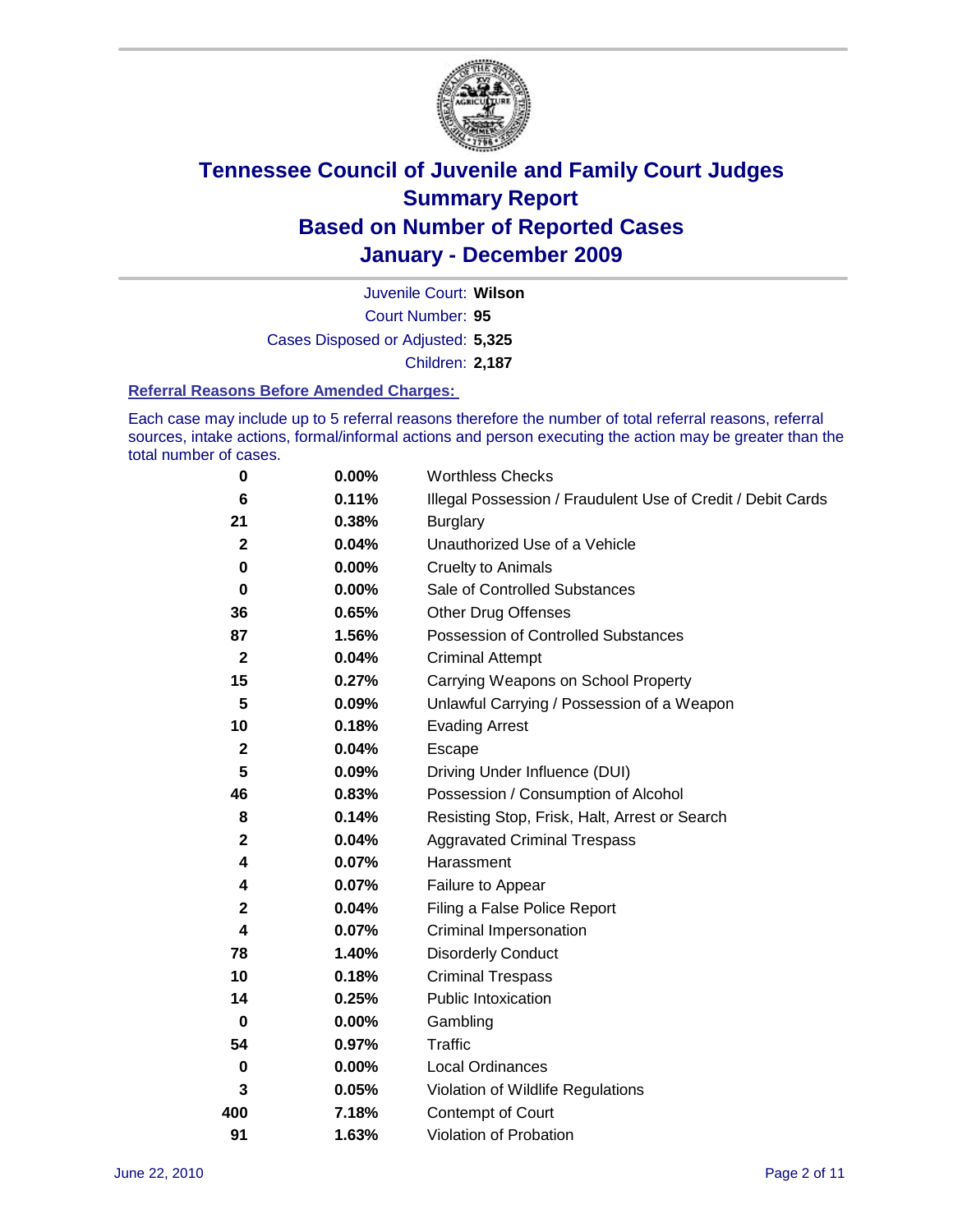

Court Number: **95** Juvenile Court: **Wilson** Cases Disposed or Adjusted: **5,325** Children: **2,187**

#### **Referral Reasons Before Amended Charges:**

Each case may include up to 5 referral reasons therefore the number of total referral reasons, referral sources, intake actions, formal/informal actions and person executing the action may be greater than the total number of cases.

| 12       | 0.22%    | Violation of Aftercare                 |
|----------|----------|----------------------------------------|
| 78       | 1.40%    | <b>Unruly Behavior</b>                 |
| 156      | 2.80%    | Truancy                                |
| 20       | 0.36%    | In-State Runaway                       |
| $\bf{0}$ | $0.00\%$ | Out-of-State Runaway                   |
| 106      | 1.90%    | Possession of Tobacco Products         |
| 16       | 0.29%    | Violation of a Valid Court Order       |
| 23       | 0.41%    | <b>Violation of Curfew</b>             |
| $\bf{0}$ | 0.00%    | Sexually Abused Child                  |
| $\bf{0}$ | 0.00%    | <b>Physically Abused Child</b>         |
| 191      | 3.43%    | Dependency / Neglect                   |
| 13       | 0.23%    | Termination of Parental Rights         |
| $\bf{0}$ | 0.00%    | <b>Violation of Pretrial Diversion</b> |
| 3        | 0.05%    | Violation of Informal Adjustment       |
| 2,184    | 39.21%   | <b>Judicial Review</b>                 |
| 74       | 1.33%    | <b>Administrative Review</b>           |
| 194      | 3.48%    | <b>Foster Care Review</b>              |
| 106      | 1.90%    | Custody                                |
| 80       | 1.44%    | Visitation                             |
| 136      | 2.44%    | Paternity / Legitimation               |
| 467      | 8.38%    | <b>Child Support</b>                   |
| 65       | 1.17%    | <b>Request for Medical Treatment</b>   |
| $\bf{0}$ | 0.00%    | <b>Consent to Marry</b>                |
| 427      | 7.67%    | Other                                  |
| 5,570    | 100.00%  | <b>Total Referrals</b>                 |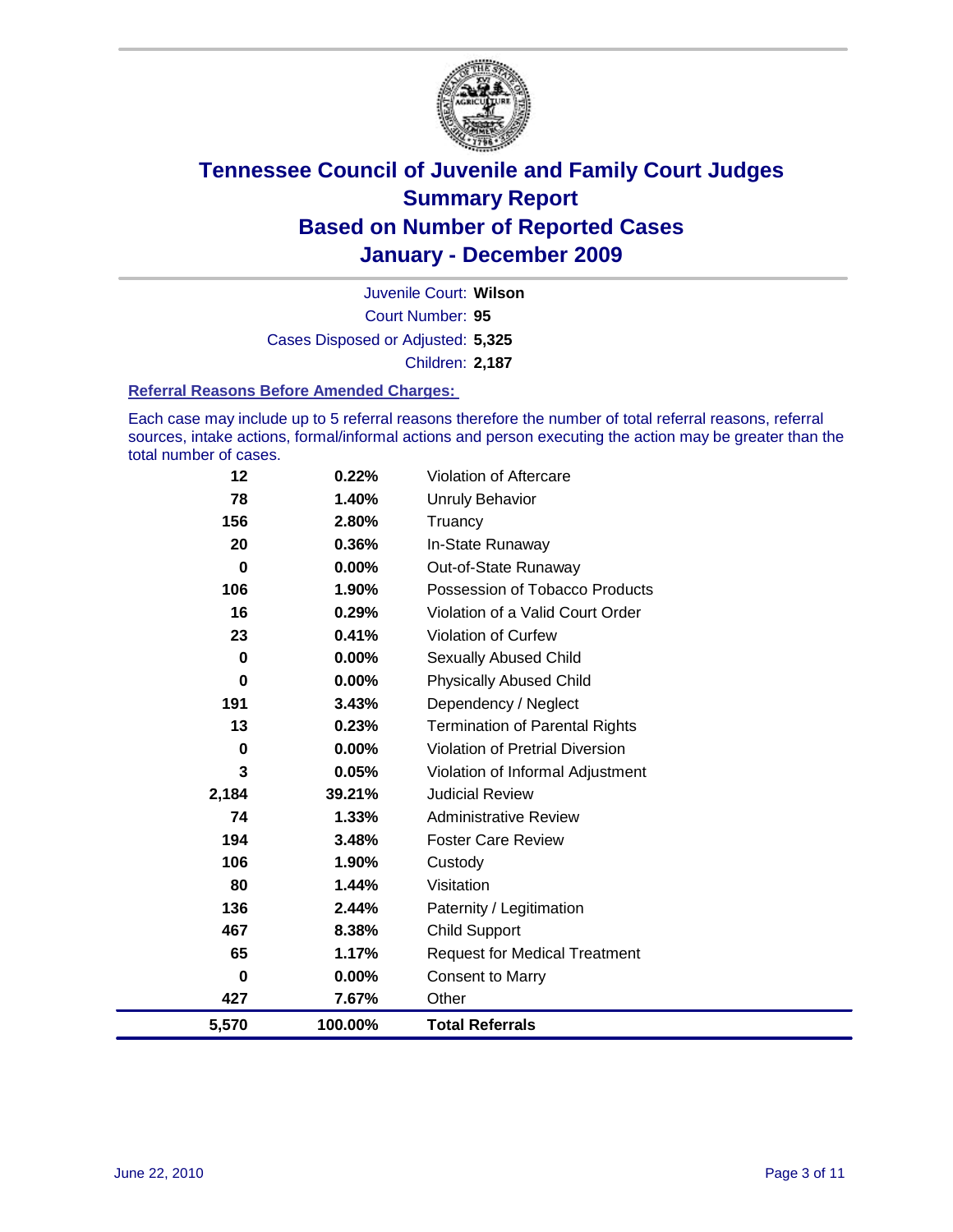

| Juvenile Court: Wilson      |                                   |                                   |  |  |  |
|-----------------------------|-----------------------------------|-----------------------------------|--|--|--|
| Court Number: 95            |                                   |                                   |  |  |  |
|                             | Cases Disposed or Adjusted: 5,325 |                                   |  |  |  |
|                             |                                   | Children: 2,187                   |  |  |  |
| <b>Referral Sources: 1</b>  |                                   |                                   |  |  |  |
| 839                         | 15.06%                            | Law Enforcement                   |  |  |  |
| 241                         | 4.33%                             | Parents                           |  |  |  |
| 70                          | 1.26%                             | Relatives                         |  |  |  |
| 139                         | 2.50%                             | Self                              |  |  |  |
| 441                         | 7.92%                             | School                            |  |  |  |
| $\bf{0}$                    | 0.00%                             | <b>CSA</b>                        |  |  |  |
| 601                         | 10.79%                            | <b>DCS</b>                        |  |  |  |
| 1                           | 0.02%                             | <b>Other State Department</b>     |  |  |  |
| 2,671                       | 47.95%                            | <b>District Attorney's Office</b> |  |  |  |
| 292                         | 5.24%                             | <b>Court Staff</b>                |  |  |  |
| 0                           | 0.00%                             | Social Agency                     |  |  |  |
| 5                           | 0.09%                             | <b>Other Court</b>                |  |  |  |
| 77                          | 1.38%                             | Victim                            |  |  |  |
| 0                           | 0.00%                             | Child & Parent                    |  |  |  |
| 0                           | 0.00%                             | Hospital                          |  |  |  |
| $\bf{0}$                    | 0.00%                             | Unknown                           |  |  |  |
| 193                         | 3.46%                             | Other                             |  |  |  |
| 5,570                       | 100.00%                           | <b>Total Referral Sources</b>     |  |  |  |
| Age of Child at Referral: 2 |                                   |                                   |  |  |  |
| 197                         | 9.01%                             | Ages 10 and Under                 |  |  |  |
|                             |                                   |                                   |  |  |  |

| 2,187 | 100.00%  | <b>Total Child Count</b> |
|-------|----------|--------------------------|
| 0     | $0.00\%$ | <b>Unknown</b>           |
| 1.157 | 52.90%   | Ages 19 and Over         |
| 258   | 11.80%   | Ages 17 through 18       |
| 376   | 17.19%   | Ages 15 through 16       |
| 150   | 6.86%    | Ages 13 through 14       |
| 49    | 2.24%    | Ages 11 through 12       |
|       |          |                          |

<sup>1</sup> If different than number of Referral Reasons (5570), verify accuracy of your court's data.

<sup>2</sup> One child could be counted in multiple categories, verify accuracy of your court's data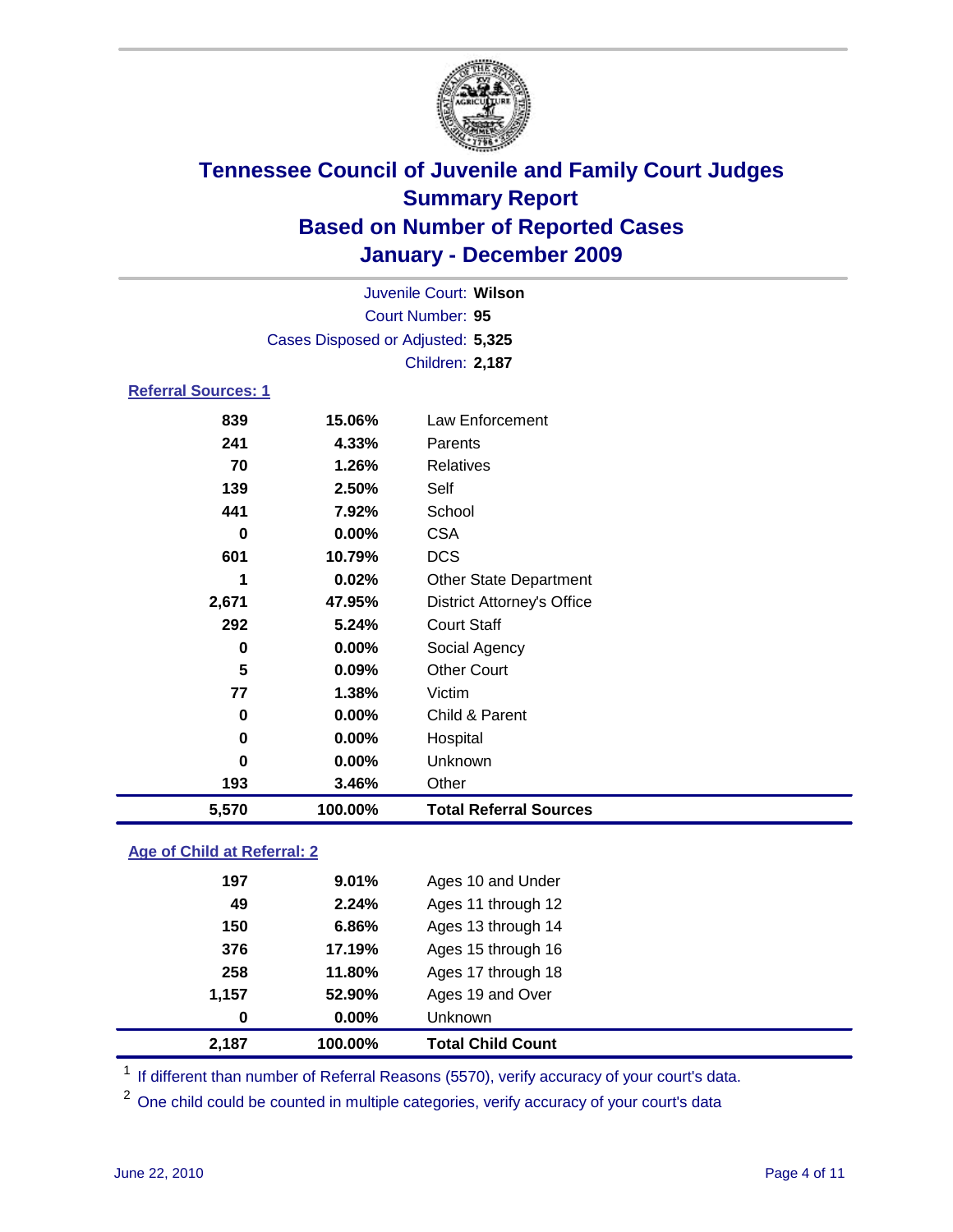

| Juvenile Court: Wilson                  |                                   |                          |  |  |  |
|-----------------------------------------|-----------------------------------|--------------------------|--|--|--|
| Court Number: 95                        |                                   |                          |  |  |  |
|                                         | Cases Disposed or Adjusted: 5,325 |                          |  |  |  |
|                                         |                                   | <b>Children: 2,187</b>   |  |  |  |
| Sex of Child: 1                         |                                   |                          |  |  |  |
| 1,514                                   | 69.23%                            | Male                     |  |  |  |
| 673                                     | 30.77%                            | Female                   |  |  |  |
| $\mathbf 0$                             | 0.00%                             | Unknown                  |  |  |  |
| 2,187                                   | 100.00%                           | <b>Total Child Count</b> |  |  |  |
| Race of Child: 1                        |                                   |                          |  |  |  |
| 1,577                                   | 72.11%                            | White                    |  |  |  |
| 423                                     | 19.34%                            | African American         |  |  |  |
| 0                                       | 0.00%                             | Native American          |  |  |  |
| 6                                       | 0.27%                             | Asian                    |  |  |  |
| 4                                       | 0.18%                             | Mixed                    |  |  |  |
| 177                                     | 8.09%                             | Unknown                  |  |  |  |
| 2,187                                   | 100.00%                           | <b>Total Child Count</b> |  |  |  |
| <b>Hispanic Origin: 1</b>               |                                   |                          |  |  |  |
| 64                                      | 2.93%                             | Yes                      |  |  |  |
| 1,955                                   | 89.39%                            | <b>No</b>                |  |  |  |
| 168                                     | 7.68%                             | Unknown                  |  |  |  |
| 2,187                                   | 100.00%                           | <b>Total Child Count</b> |  |  |  |
| <b>School Enrollment of Children: 1</b> |                                   |                          |  |  |  |
| 885                                     | 40.47%                            | Yes                      |  |  |  |
| 1,295                                   | 59.21%                            | No                       |  |  |  |
| $\overline{7}$                          | 0.32%                             | Unknown                  |  |  |  |
| 2,187                                   | 100.00%                           | <b>Total Child Count</b> |  |  |  |

<sup>1</sup> One child could be counted in multiple categories, verify accuracy of your court's data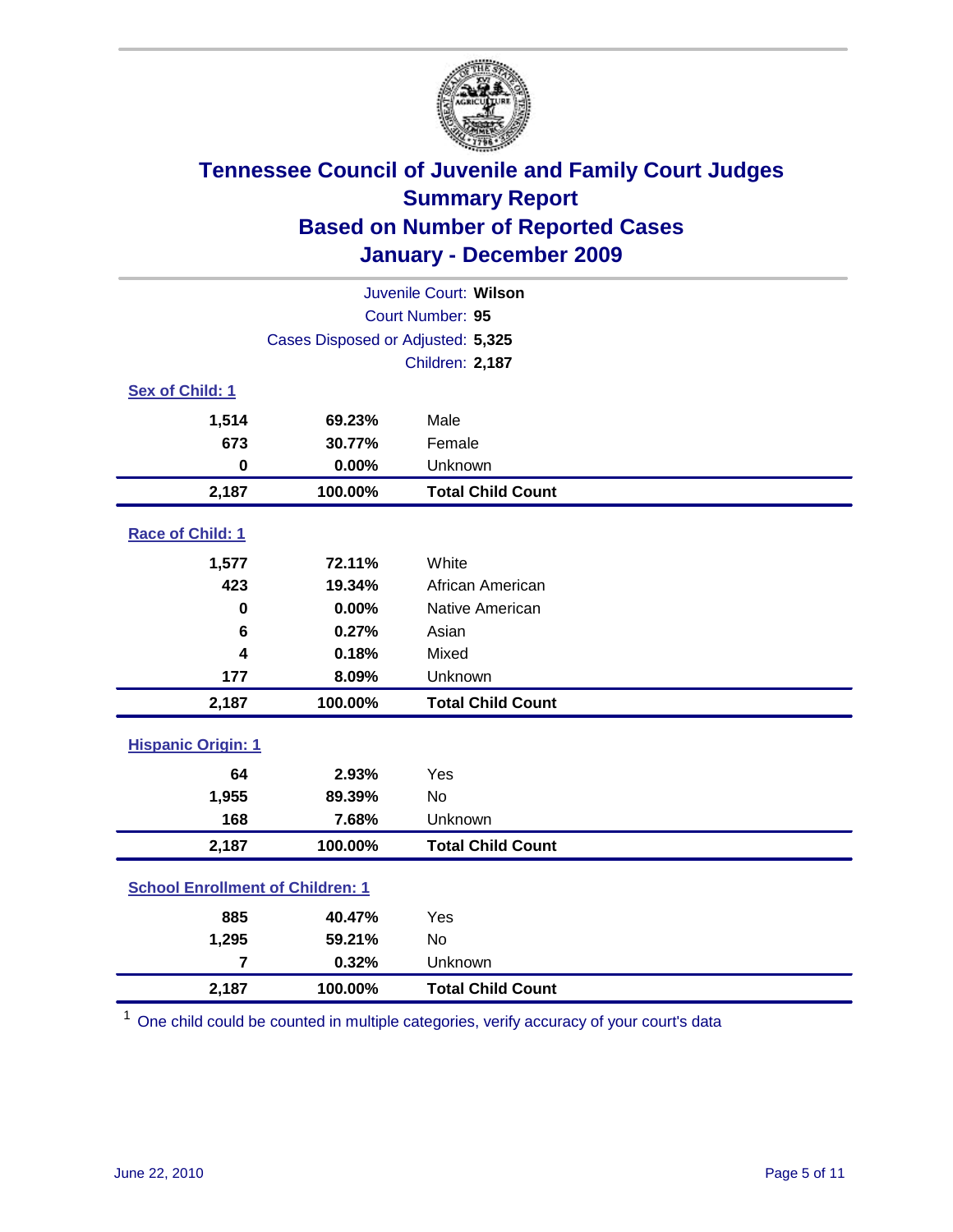

Court Number: **95** Juvenile Court: **Wilson** Cases Disposed or Adjusted: **5,325** Children: **2,187**

### **Living Arrangement of Child at Time of Referral: 1**

| 2,187 | 100.00%  | <b>Total Child Count</b>     |
|-------|----------|------------------------------|
| 7     | 0.32%    | Other                        |
| 11    | 0.50%    | Unknown                      |
| 1,153 | 52.72%   | Independent                  |
| 0     | $0.00\%$ | In an Institution            |
| 1     | 0.05%    | In a Residential Center      |
| 13    | 0.59%    | In a Group Home              |
| 32    | 1.46%    | With Foster Family           |
| 3     | 0.14%    | <b>With Adoptive Parents</b> |
| 102   | 4.66%    | <b>With Relatives</b>        |
| 142   | 6.49%    | With Father                  |
| 559   | 25.56%   | With Mother                  |
| 16    | 0.73%    | With Mother and Stepfather   |
| 14    | $0.64\%$ | With Father and Stepmother   |
| 134   | 6.13%    | With Both Biological Parents |
|       |          |                              |

### **Type of Detention: 2**

| 5.325 | 100.00%  | <b>Total Detention Count</b> |  |
|-------|----------|------------------------------|--|
| 1     | 0.02%    | Other                        |  |
| 5,187 | 97.41%   | Does Not Apply               |  |
| 0     | $0.00\%$ | <b>Unknown</b>               |  |
| 0     | 0.00%    | <b>Psychiatric Hospital</b>  |  |
| 0     | 0.00%    | Jail - No Separation         |  |
| 0     | $0.00\%$ | Jail - Partial Separation    |  |
| 0     | 0.00%    | Jail - Complete Separation   |  |
| 12    | 0.23%    | Juvenile Detention Facility  |  |
| 125   | 2.35%    | Non-Secure Placement         |  |
|       |          |                              |  |

<sup>1</sup> One child could be counted in multiple categories, verify accuracy of your court's data

<sup>2</sup> If different than number of Cases (5325) verify accuracy of your court's data.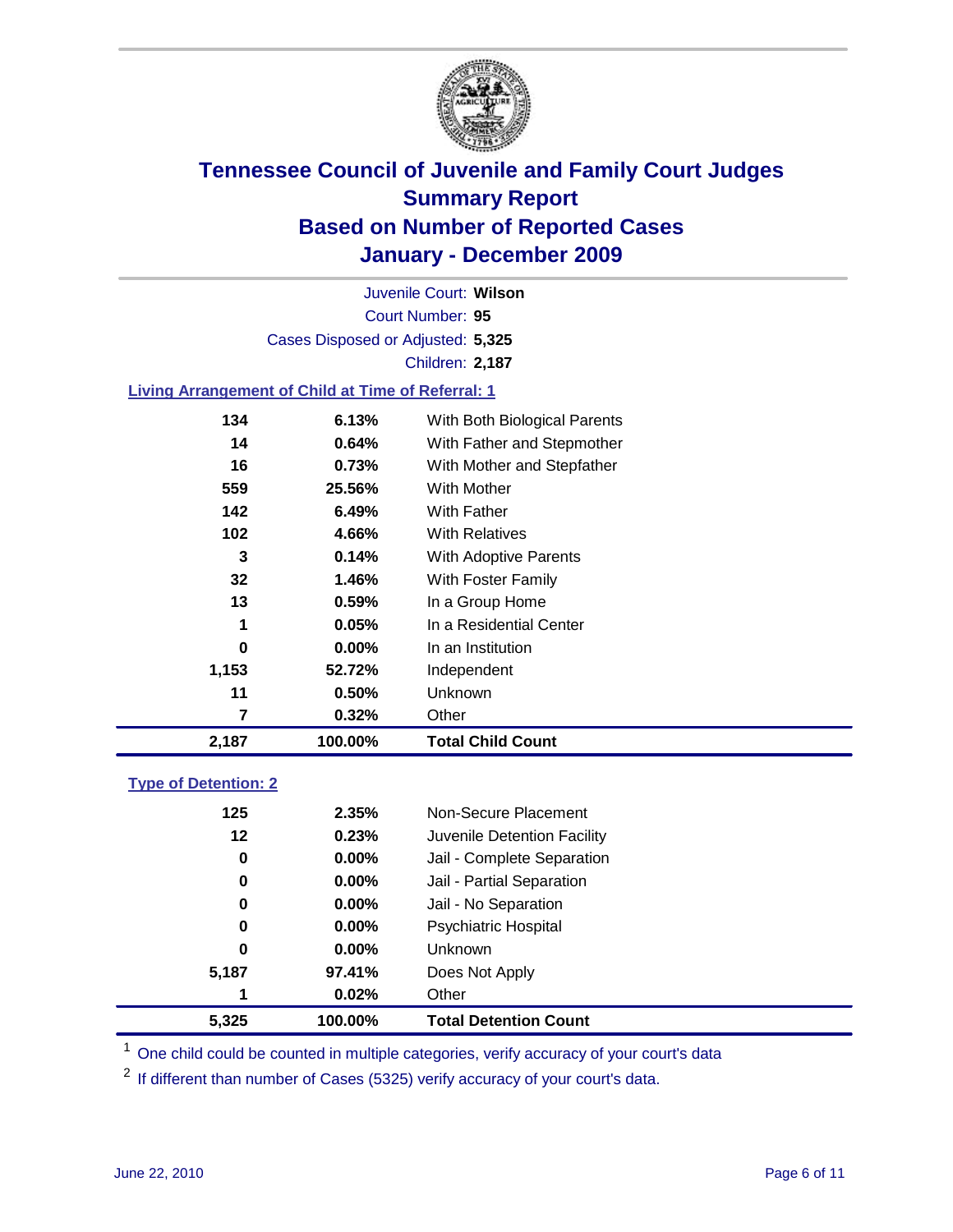

|                                                    | Juvenile Court: Wilson                        |                                     |  |  |  |
|----------------------------------------------------|-----------------------------------------------|-------------------------------------|--|--|--|
|                                                    | Court Number: 95                              |                                     |  |  |  |
|                                                    | Cases Disposed or Adjusted: 5,325             |                                     |  |  |  |
|                                                    |                                               | <b>Children: 2,187</b>              |  |  |  |
| <b>Placement After Secure Detention Hearing: 1</b> |                                               |                                     |  |  |  |
| 105                                                | 1.97%<br>Returned to Prior Living Arrangement |                                     |  |  |  |
| $\mathbf{2}$                                       | 0.04%                                         | Juvenile Detention Facility         |  |  |  |
| 0                                                  | 0.00%                                         | Jail                                |  |  |  |
| 0                                                  | 0.00%                                         | Shelter / Group Home                |  |  |  |
| 0                                                  | 0.00%                                         | <b>Foster Family Home</b>           |  |  |  |
| 0                                                  | 0.00%                                         | Psychiatric Hospital                |  |  |  |
| 0                                                  | 0.00%                                         | Unknown                             |  |  |  |
| 5,217                                              | 97.97%                                        | Does Not Apply                      |  |  |  |
| 1                                                  | 0.02%                                         | Other                               |  |  |  |
| 5,325                                              | 100.00%                                       | <b>Total Placement Count</b>        |  |  |  |
| <b>Intake Actions: 2</b>                           |                                               |                                     |  |  |  |
|                                                    |                                               |                                     |  |  |  |
| 4,124                                              | 74.04%                                        | <b>Petition Filed</b>               |  |  |  |
| 281                                                | 5.04%                                         | <b>Motion Filed</b>                 |  |  |  |
| 432                                                | 7.76%                                         | <b>Citation Processed</b>           |  |  |  |
| $\bf{0}$                                           | 0.00%                                         | Notification of Paternity Processed |  |  |  |
| 538                                                | 9.66%                                         | Scheduling of Judicial Review       |  |  |  |
| 27                                                 | 0.48%                                         | Scheduling of Administrative Review |  |  |  |
| 135                                                | 2.42%                                         | Scheduling of Foster Care Review    |  |  |  |
| 0                                                  | 0.00%                                         | Unknown                             |  |  |  |
| 2                                                  | 0.04%                                         | Does Not Apply                      |  |  |  |
| 31                                                 | 0.56%                                         | Other                               |  |  |  |
| 5,570                                              | 100.00%                                       | <b>Total Intake Count</b>           |  |  |  |

<sup>1</sup> If different than number of Cases (5325) verify accuracy of your court's data.

<sup>2</sup> If different than number of Referral Reasons (5570), verify accuracy of your court's data.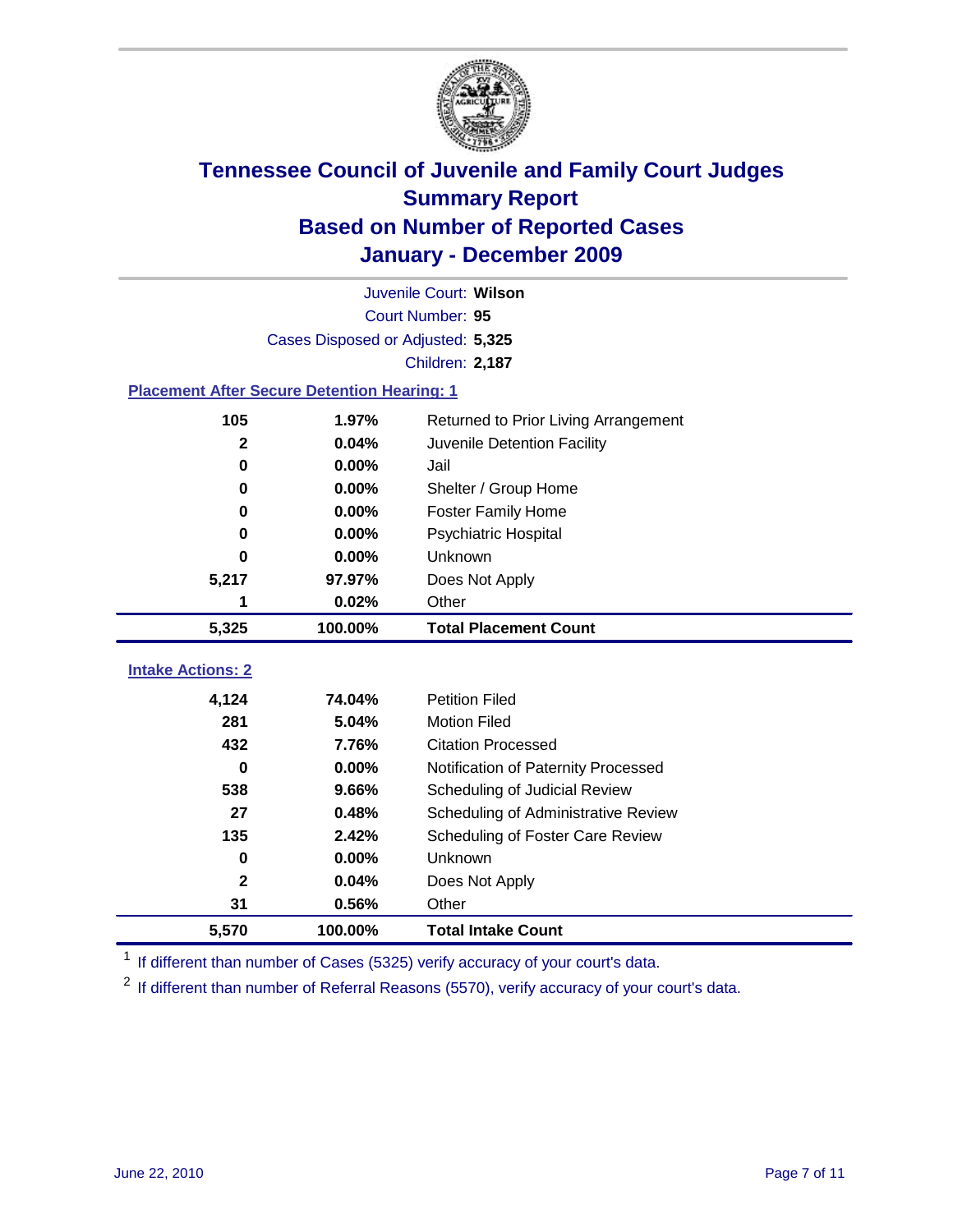

Court Number: **95** Juvenile Court: **Wilson** Cases Disposed or Adjusted: **5,325** Children: **2,187**

#### **Last Grade Completed by Child: 1**

|     |                                                                          | Graduated                                                                                                |
|-----|--------------------------------------------------------------------------|----------------------------------------------------------------------------------------------------------|
| 0   | 0.00%                                                                    | <b>GED</b>                                                                                               |
| 0   | 0.00%                                                                    | Non-Graded Special Ed                                                                                    |
| 427 | 19.52%                                                                   | 12th Grade                                                                                               |
| 122 | 5.58%                                                                    | 11th Grade                                                                                               |
| 178 | 8.14%                                                                    | 10th Grade                                                                                               |
| 182 |                                                                          | 9th Grade                                                                                                |
|     |                                                                          | 8th Grade                                                                                                |
|     |                                                                          | 7th Grade                                                                                                |
|     |                                                                          | 6th Grade                                                                                                |
|     |                                                                          | 5th Grade                                                                                                |
|     |                                                                          | 4th Grade                                                                                                |
|     |                                                                          | 2nd Grade<br>3rd Grade                                                                                   |
|     |                                                                          | 1st Grade                                                                                                |
|     |                                                                          | Kindergarten                                                                                             |
|     |                                                                          | Preschool                                                                                                |
| 53  | 2.42%                                                                    | Too Young for School                                                                                     |
|     | 5<br>12<br>17<br>18<br>15<br>24<br>36<br>47<br>68<br>119<br>$\mathbf{2}$ | 0.23%<br>0.55%<br>0.78%<br>0.82%<br>0.69%<br>1.10%<br>1.65%<br>2.15%<br>3.11%<br>5.44%<br>8.32%<br>0.09% |

| 2,187                                  | 100.00%  | <b>Total Child Count</b> |  |  |
|----------------------------------------|----------|--------------------------|--|--|
| 210                                    | $9.60\%$ | Unknown                  |  |  |
| 1.957                                  | 89.48%   | No                       |  |  |
| 20                                     | 0.91%    | Yes                      |  |  |
| <u>Eilionea in opeolaí Eugeanom. T</u> |          |                          |  |  |

One child could be counted in multiple categories, verify accuracy of your court's data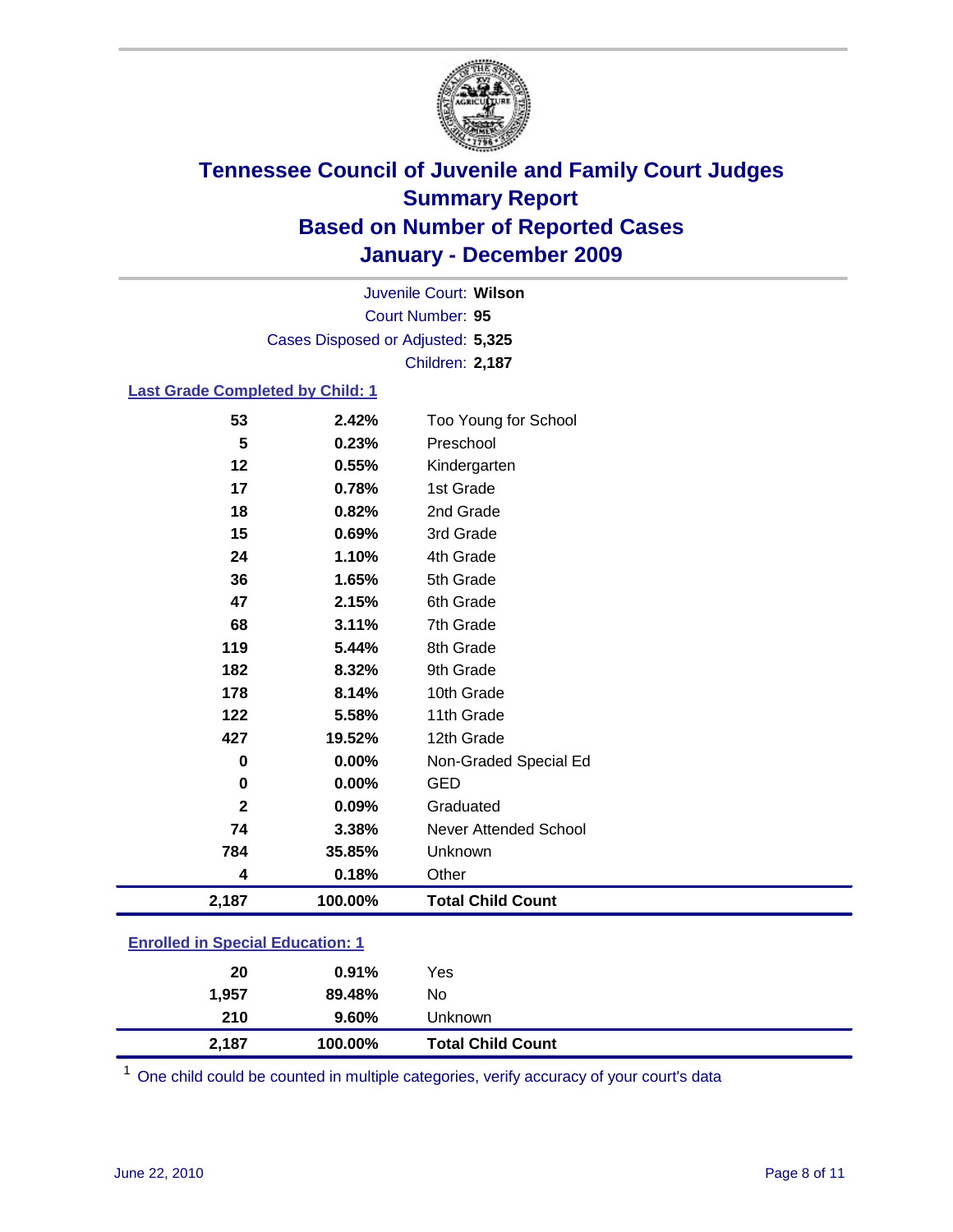

|                              | Juvenile Court: Wilson            |                           |  |  |
|------------------------------|-----------------------------------|---------------------------|--|--|
|                              | Court Number: 95                  |                           |  |  |
|                              | Cases Disposed or Adjusted: 5,325 |                           |  |  |
|                              | <b>Children: 2,187</b>            |                           |  |  |
| <b>Action Executed By: 1</b> |                                   |                           |  |  |
| 5,469                        | 98.19%                            | Judge                     |  |  |
| 1                            | 0.02%                             | Referee                   |  |  |
| 97                           | 1.74%                             | <b>YSO</b>                |  |  |
| 3                            | 0.05%                             | Other                     |  |  |
| 0                            | 0.00%                             | Unknown                   |  |  |
| 5,570                        | 100.00%                           | <b>Total Action Count</b> |  |  |

#### **Formal / Informal Actions: 1**

| 467   | 8.38%    | Dismissed                                        |
|-------|----------|--------------------------------------------------|
| 112   | 2.01%    | Retired / Nolle Prosequi                         |
| 438   | 7.86%    | <b>Complaint Substantiated Delinquent</b>        |
| 247   | 4.43%    | <b>Complaint Substantiated Status Offender</b>   |
| 144   | 2.59%    | <b>Complaint Substantiated Dependent/Neglect</b> |
| 1     | 0.02%    | <b>Complaint Substantiated Abused</b>            |
| 0     | $0.00\%$ | <b>Complaint Substantiated Mentally III</b>      |
| 109   | 1.96%    | Informal Adjustment                              |
| 152   | 2.73%    | <b>Pretrial Diversion</b>                        |
| 9     | 0.16%    | <b>Transfer to Adult Court Hearing</b>           |
| 11    | 0.20%    | Charges Cleared by Transfer to Adult Court       |
| 709   | 12.73%   | <b>Special Proceeding</b>                        |
| 400   | 7.18%    | <b>Review Concluded</b>                          |
| 2,679 | 48.10%   | Case Held Open                                   |
| 92    | 1.65%    | Other                                            |
| 0     | $0.00\%$ | <b>Unknown</b>                                   |
| 5,570 | 100.00%  | <b>Total Action Count</b>                        |

<sup>1</sup> If different than number of Referral Reasons (5570), verify accuracy of your court's data.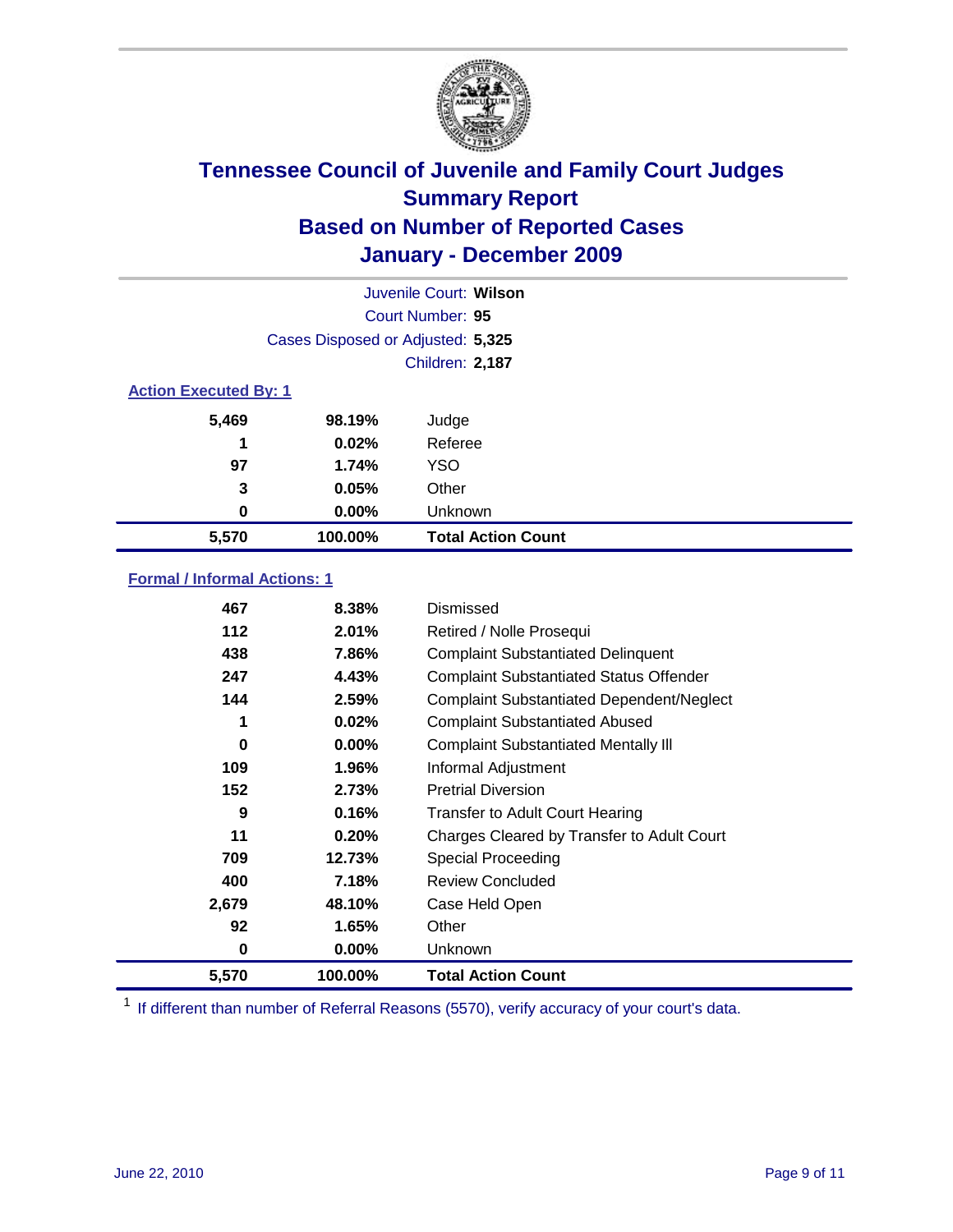

|                       |                                   | Juvenile Court: Wilson                                |
|-----------------------|-----------------------------------|-------------------------------------------------------|
|                       |                                   | <b>Court Number: 95</b>                               |
|                       | Cases Disposed or Adjusted: 5,325 |                                                       |
|                       |                                   | Children: 2,187                                       |
| <b>Case Outcomes:</b> |                                   | There can be multiple outcomes for one child or case. |
| 492                   | 7.02%                             | <b>Case Dismissed</b>                                 |
| 95                    | 1.36%                             | Case Retired or Nolle Prosequi                        |
| 66                    | 0.94%                             | Warned / Counseled                                    |
| 2,642                 | 37.72%                            | <b>Held Open For Review</b>                           |
| 37                    | 0.53%                             | Supervision / Probation to Juvenile Court             |
| 0                     | 0.00%                             | <b>Probation to Parents</b>                           |
| 0                     | 0.00%                             | Referral to Another Entity for Supervision / Service  |
| 3                     | 0.04%                             | Referred for Mental Health Counseling                 |
| 97                    | 1.38%                             | Referred for Alcohol and Drug Counseling              |
| 0                     | 0.00%                             | <b>Referred to Alternative School</b>                 |
| 0                     | 0.00%                             | Referred to Private Child Agency                      |
| 0                     | 0.00%                             | Referred to Defensive Driving School                  |
| 0                     | 0.00%                             | Referred to Alcohol Safety School                     |
| 12                    | 0.17%                             | Referred to Juvenile Court Education-Based Program    |
| 0                     | 0.00%                             | Driver's License Held Informally                      |
| 0                     | 0.00%                             | <b>Voluntary Placement with DMHMR</b>                 |
| 0                     | 0.00%                             | <b>Private Mental Health Placement</b>                |
| 1                     | 0.01%                             | <b>Private MR Placement</b>                           |
| 0                     | 0.00%                             | Placement with City/County Agency/Facility            |
| 20                    | 0.29%                             | Placement with Relative / Other Individual            |
| 329                   | 4.70%                             | Fine                                                  |
| 415                   | 5.93%                             | <b>Public Service</b>                                 |
| 63                    | 0.90%                             | Restitution                                           |
| $\mathbf{2}$          | 0.03%                             | <b>Runaway Returned</b>                               |
| 255                   | 3.64%                             | No Contact Order                                      |
| 0                     | 0.00%                             | Injunction Other than No Contact Order                |
| 5                     | 0.07%                             | <b>House Arrest</b>                                   |
| 2                     | 0.03%                             | <b>Court Defined Curfew</b>                           |
| 0                     | 0.00%                             | Dismissed from Informal Adjustment                    |
| 2                     | 0.03%                             | <b>Dismissed from Pretrial Diversion</b>              |
| 0                     | 0.00%                             | Released from Probation                               |
| 12                    | 0.17%                             | <b>Transferred to Adult Court</b>                     |
| $\bf{0}$              | $0.00\%$                          | <b>DMHMR Involuntary Commitment</b>                   |